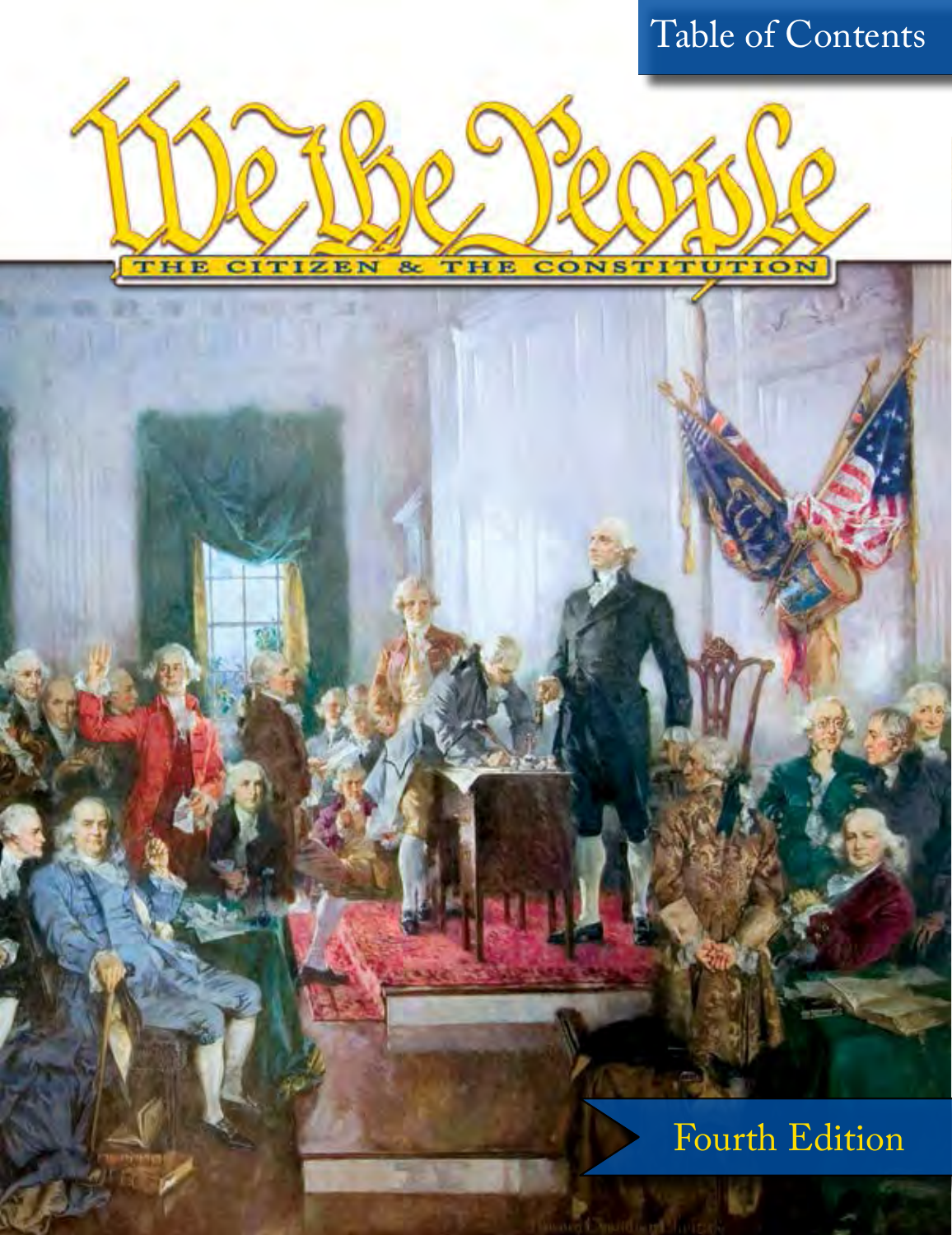

| <b>UNIT1</b>                                                                               |
|--------------------------------------------------------------------------------------------|
| What Are the Philosophical and Historical Foundations of the American Political System?  1 |
| <b>LESSON 1</b>                                                                            |
|                                                                                            |
| <b>LESSON 2</b>                                                                            |
|                                                                                            |
| <b>LESSON 3</b>                                                                            |
| What Historical Developments Influenced Modern Ideas of Individual Rights?19               |
| <b>LESSON 4</b>                                                                            |
|                                                                                            |
| <b>LESSON 5</b>                                                                            |
| What Basic Ideas about Rights and Constitutional Government Did Colonial Americans Hold?35 |
| <b>LESSON 6</b>                                                                            |
|                                                                                            |
| <b>LESSON 7</b>                                                                            |
| What Basic Ideas about Government and Rights Did the State Constitutions Include?  49      |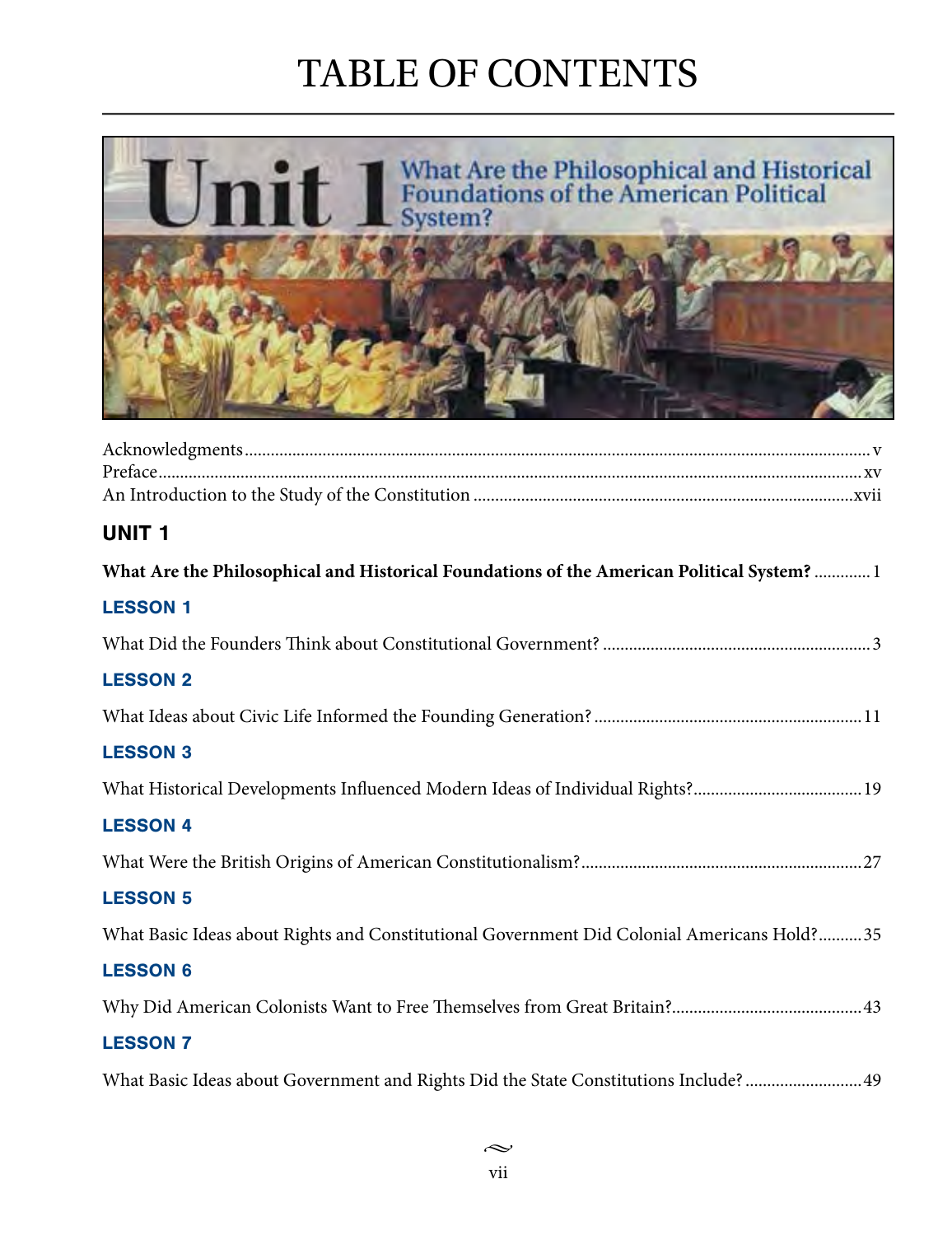

### UNIT 2 **How Did the Framers Create the Constitution?**..........................................................................................57 LESSON 8 What Were the Articles of Confederation, and Why Did Some Founders Want to Change Them? .......59 LESSON 9 How Was the Philadelphia Convention Organized? ......................................................................................67 LESSON 10 Why Was Representation a Major Issue at the Philadelphia Convention?..................................................73 LESSON 11 What Questions Did the Framers Consider in Designing the Three Branches of the National Government? .....................................................................................................................................79 LESSON 12 How Did the Delegates Distribute Powers between National and State Governments? ...........................87 LESSON 13 What Was the Anti-Federalist Position in the Debate about Ratification?..................................................93 LESSON 14 What Was the Federalist Position in the Debate about Ratification?...........................................................99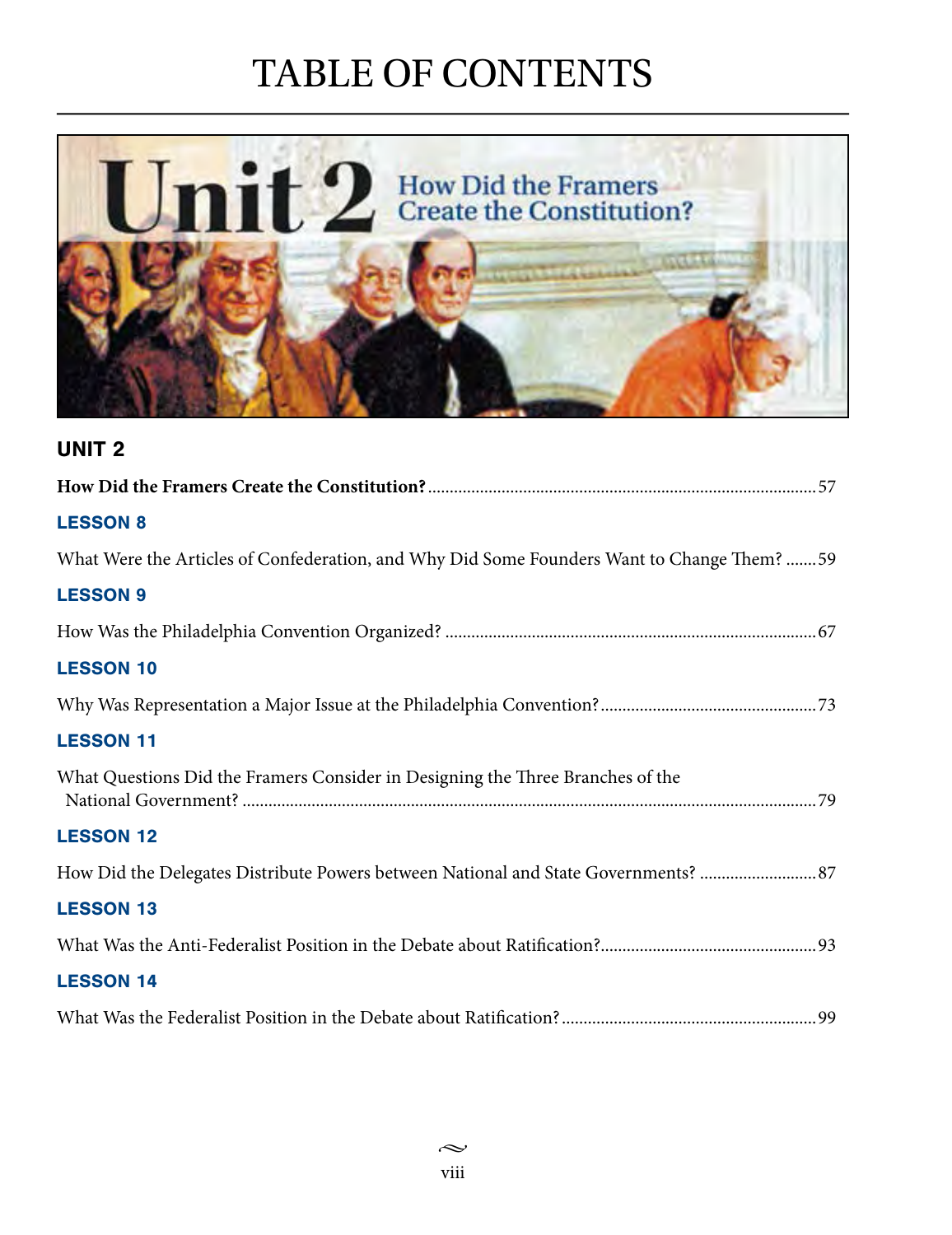

### UNIT 3

| How Has the Constitution Been Changed to Further the Ideals Contained in the                 |
|----------------------------------------------------------------------------------------------|
| <b>LESSON 15</b>                                                                             |
|                                                                                              |
| <b>LESSON 16</b>                                                                             |
|                                                                                              |
| <b>LESSON 17</b>                                                                             |
| How Did the Civil War Test and Transform the American Constitutional System?119              |
| <b>LESSON 18</b>                                                                             |
| How Has the Due Process Clause of the Fourteenth Amendment Changed the Constitution? 125     |
| <b>LESSON 19</b>                                                                             |
| How Has the Equal Protection Clause of the Fourteenth Amendment Changed the Constitution?131 |
| <b>LESSON 20</b>                                                                             |

How Has the Right to Vote Been Expanded Since the Adoption of the Constitution?............................137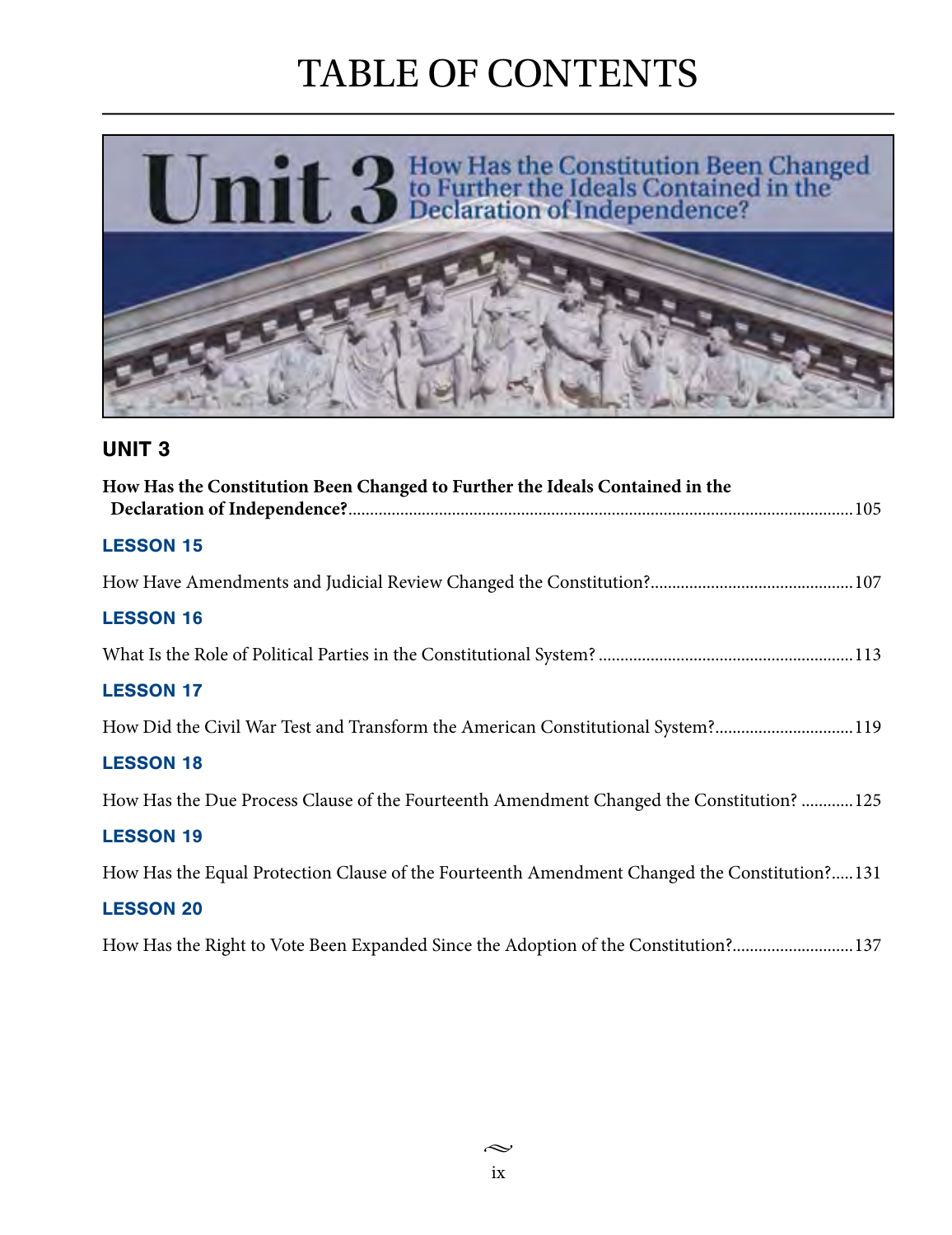

#### UNIT 4

| How Have the Values and Principles Embodied in the Constitution Shaped            |  |
|-----------------------------------------------------------------------------------|--|
| <b>LESSON 21</b>                                                                  |  |
|                                                                                   |  |
| <b>LESSON 22</b>                                                                  |  |
| How Does Congress Perform Its Functions in the American Constitutional System?153 |  |
| <b>LESSON 23</b>                                                                  |  |
|                                                                                   |  |
| <b>LESSON 24</b>                                                                  |  |
| How Are National Laws Administered in the American Constitutional System?173      |  |
| <b>LESSON 25</b>                                                                  |  |
| What Is the Role of the Supreme Court in the American Constitutional System?179   |  |
| <b>LESSON 26</b>                                                                  |  |
|                                                                                   |  |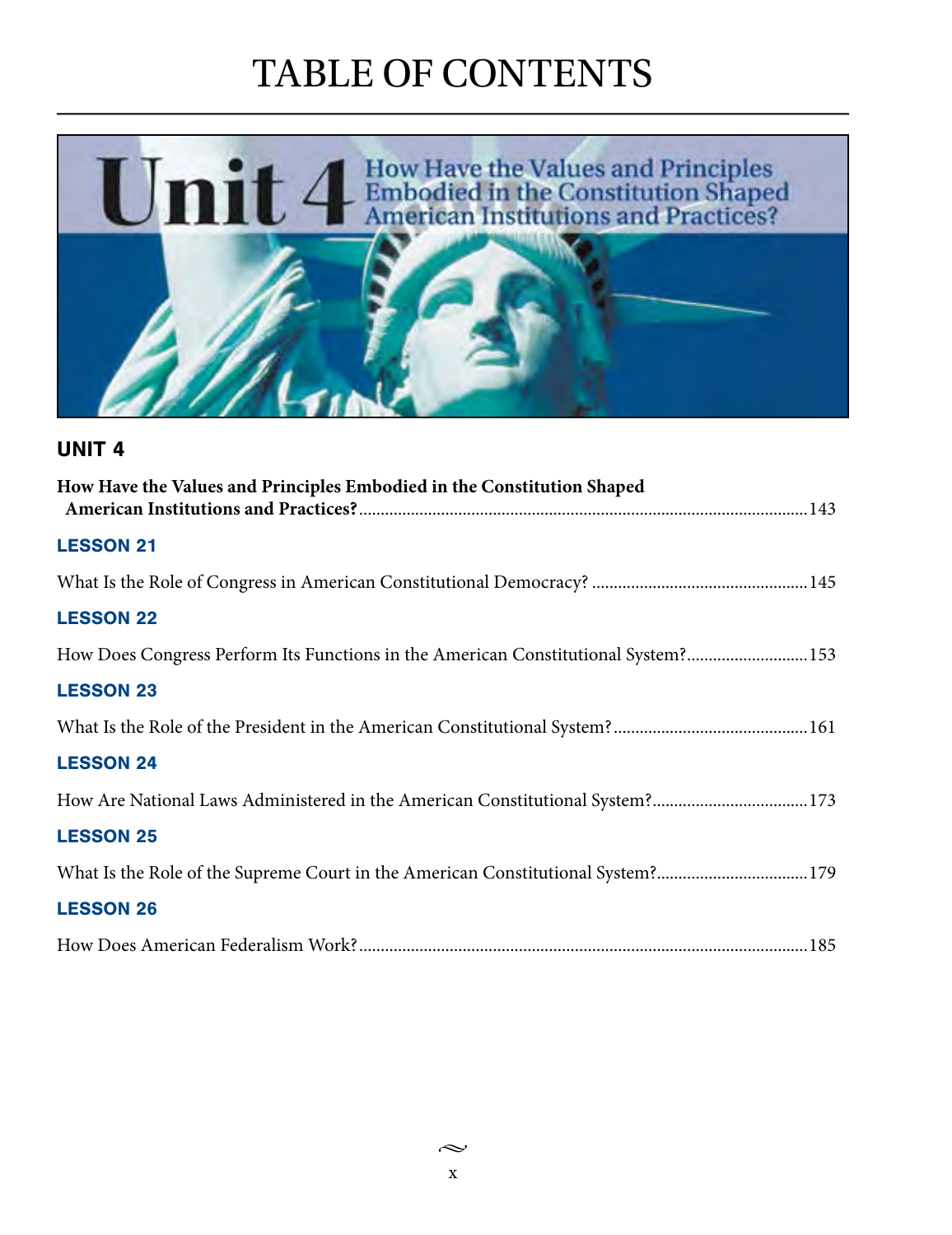

### UNIT 5

| <b>LESSON 27</b>                                                                            |
|---------------------------------------------------------------------------------------------|
| What Are Bills of Rights and What Kinds of Rights Does the U.S. Bill of Rights Protect? 195 |
| <b>LESSON 28</b>                                                                            |
| How Does the First Amendment Affect the Establishment and Free Exercise of Religion?203     |
| <b>LESSON 29</b>                                                                            |
|                                                                                             |
| <b>LESSON 30</b>                                                                            |
| How Does the First Amendment Protect Freedom to Assemble, Petition, and Associate?219       |
| <b>LESSON 31</b>                                                                            |
| How Do the Fourth and Fifth Amendments Protect against Unreasonable                         |
| <b>LESSON 32</b>                                                                            |
| How Do the Fifth, Sixth, and Eighth Amendments Protect Rights                               |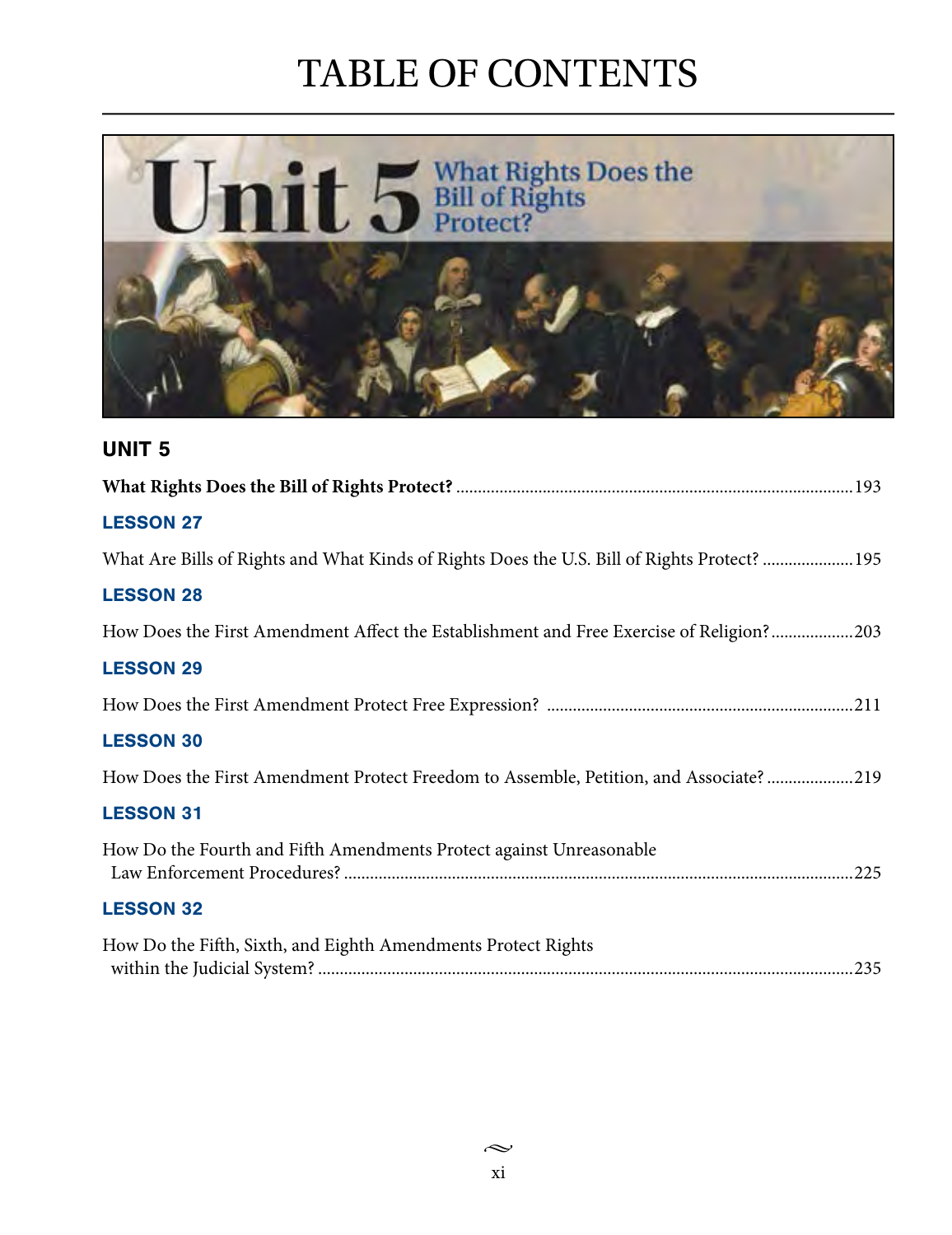

### UNIT 6

| What Challenges Might Face American Constitutional Democracy                           |  |
|----------------------------------------------------------------------------------------|--|
| <b>LESSON 33</b>                                                                       |  |
|                                                                                        |  |
| <b>LESSON 34</b>                                                                       |  |
| What Is the Importance of Civic Engagement to American Constitutional Democracy? 255   |  |
| <b>LESSON 35</b>                                                                       |  |
| How Have Civil Rights Movements Resulted in Fundamental Political                      |  |
| <b>LESSON 36</b>                                                                       |  |
| How Have American Political Ideas and the American Constitutional                      |  |
| <b>LESSON 37</b>                                                                       |  |
|                                                                                        |  |
| <b>LESSON 38</b>                                                                       |  |
| What Are the Challenges of the Participation of the United States in World Affairs?287 |  |
| <b>LESSON 39</b>                                                                       |  |
|                                                                                        |  |